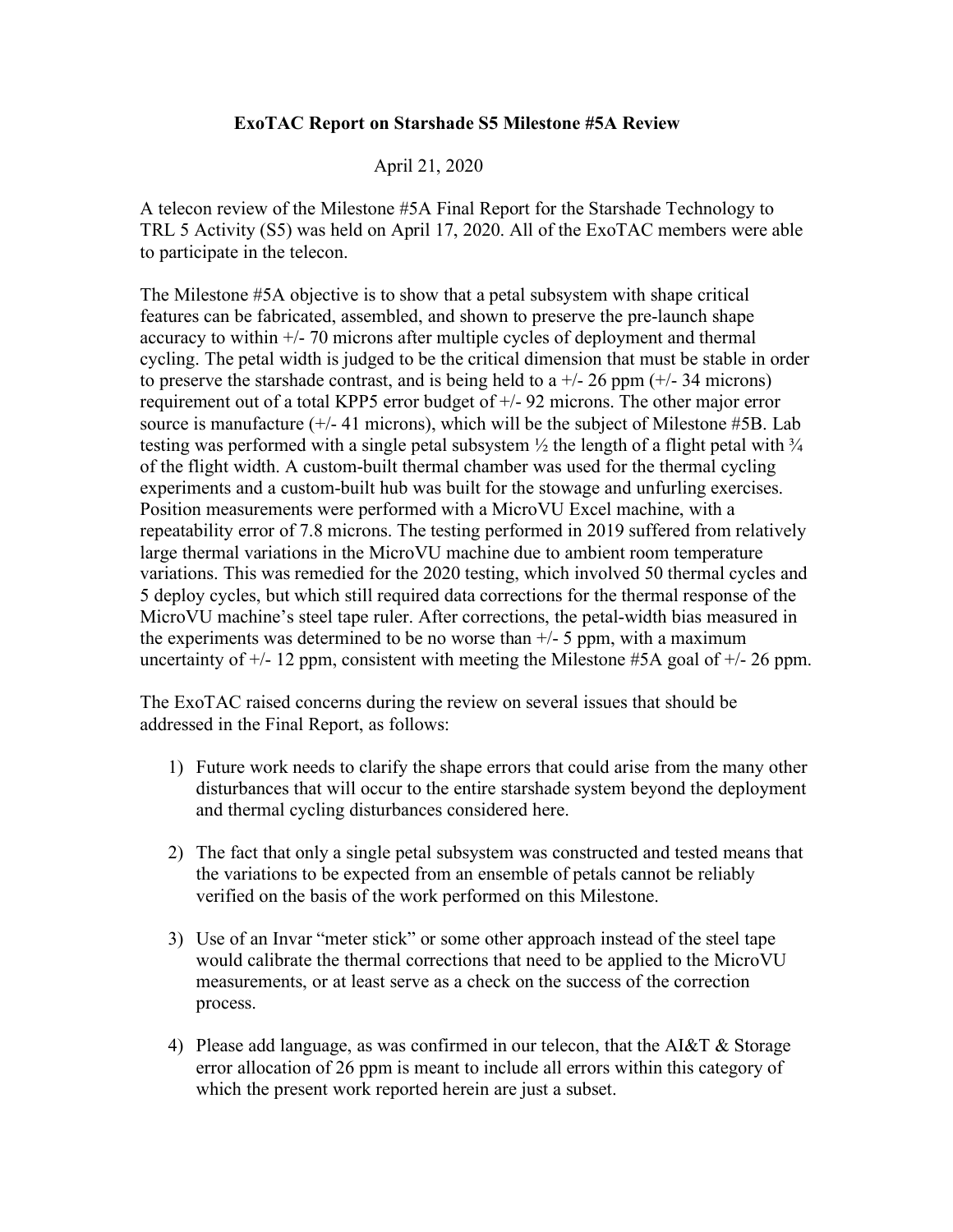- 5) Please consider adopting a standard optical error budgeting approach of correlated and uncorrelated error sources as bias and random errors, respectfully (with split allocations as needed for intermediate types of error sources) and use that in each MS report to clearly identify the allocations and suballocations the work addresses, while describing the rationale for that focus and acknowledging work needed to address remaining related error sources and allocations.
- 6) Please add language that the team recognizes and is working as part of another MS these two items:
	- a. After initial ground shape validation following build but before stowed qualification dynamic and thermal testing the starshade will likely undergo shape changes. Those sources of error are not in the scope of the milestone's work but will be addressed in some future activity.
	- b. After final ground shape verification of each petal following stowed ground acceptance dynamic and thermal testing the flight system will be subjected to launch, ascent and thermal (survival) conditions prior to deployment for science operations. Those sources of error are not in the scope of the milestone's work but will be addressed in some future activity.
- 7) Sect 3.1 last para please add for clarity further description of rationale for what has been excluded from being "shape critical features" for the deploy cycles (e.g., ignoring petal latch features) and for the deployed thermal cycles (e.g., no longerons in test article)

Notes for further consideration from Steve Ridgeway:

I think that there are several things that combine to make Table 1 and related discussion difficult to follow. The table caption is fairly clear, but terminology in the text and in the table sets the reader on the wrong path and we found it difficult to climb out of that.

1. "Bias" is used in a non-standard way, and worse, in a misleading way. I urge you to rewrite the paper to not use this term.

2. "Bias" sounds like an error with respect to an absolute standard. But here the error to the standard is tracked elsewhere, in the "manufacture" category. The error studied here is only a change in the shape from the manufactured shape, whatever that is.

"Global" sounds like it refers to the entire starshade. but after listening, I think it refers to a useful and simple characterization of the size change of one petal with a single parameter.